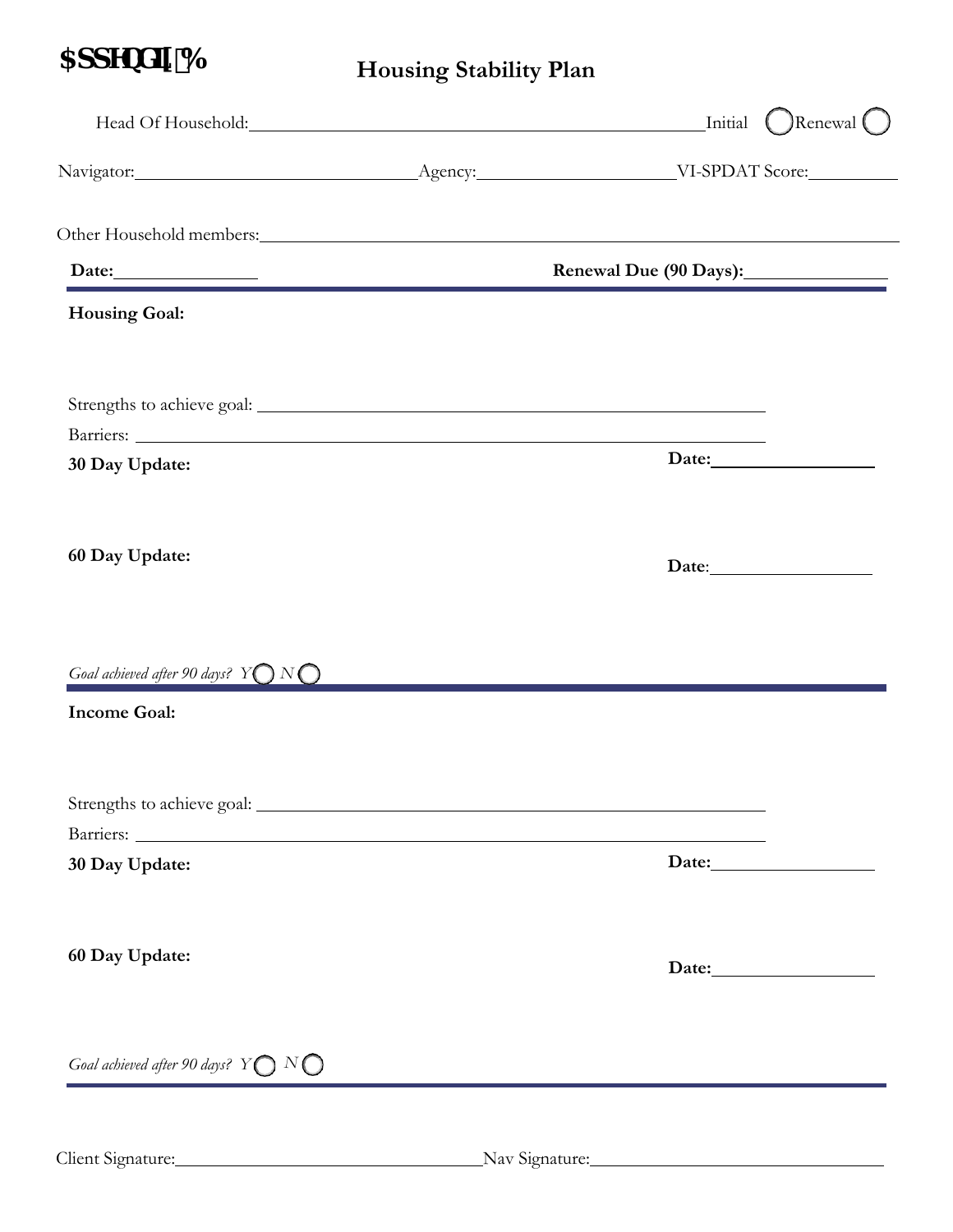## **Documents needed for housing**

Proof of Identity

- Driver's License
- □ State issued Photo ID
- **D** Military ID
- **Passport**
- **Birth Certificate**

**Lack of correct documentation is one of the most common barriers to housing. Waiting until a voucher is available to get these documents is too late. Work on this from day one of a client's shelter stay.**

 Utility Bill- electric bill, water/sewer bill, cell phone bill, etc. Maine Resident Hunting and or Fishing License □ Contract in their name- mortgage agreement, lease, insurance policy, insurance □ Tax bill  $\Box$  Document issued by a government entity  $\Box$  Maine Vehicle Registration or other credential If client has none of the above, the below documents will be needed to obtain a Maine photo ID.  $\Box$  Social Security Card, OR W-2 with SS # on it. **Birth Certificate OR naturalization papers Proof of Maine residency, which can include:** ID card, SR22 Tax return <sup>1</sup> Paycheck stub W-2 Conditional order of restoration If none of those are available, two affidavits confirming Maine residence can be used. *Photo ID needed for every adult in household; Birth Cert. for all members needed for many programs* Proof of Social Security Number: Pick one Social Security Card  $\Box$  Social Security card application verification with SSN on it. *Proof of SSN needed for every member of household* Proof of Income: All that apply

- Last 4 paystubs, or bank statements showing wages deposited
- □ TANF and/or SNAP award letter
- Child Support award letter
- SSI benefit letter
- $\Box$  Any other documentation of income (legal settlement, pension, etc)
- $\Box$  Zero Income certification

*Proof of income must be provided for every adult in household*

\*Many programs will also need proof of disability, refer to individual program guides for specifics